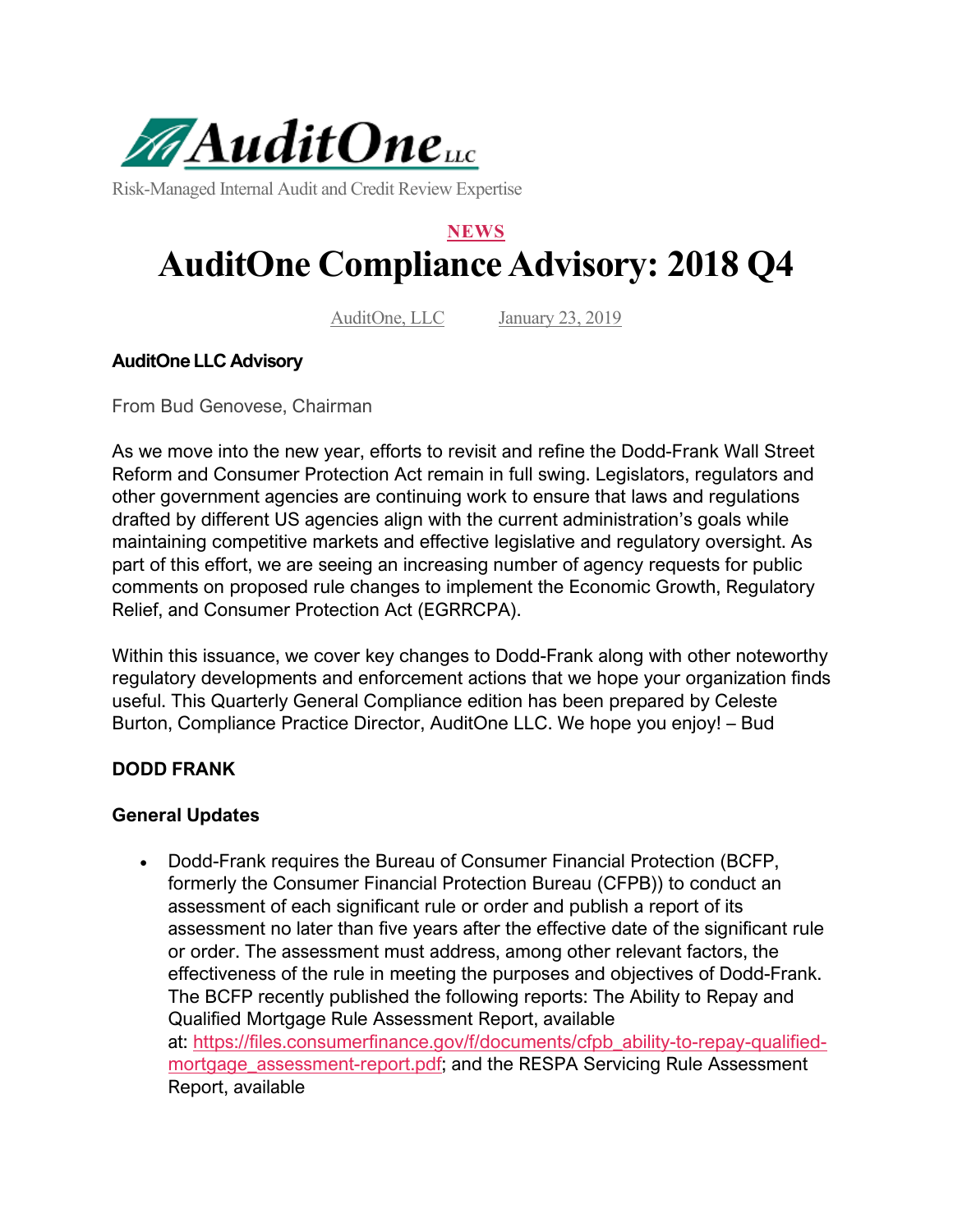at: [https://files.consumerfinance.gov/f/documents/cfpb\\_mortgage-servicing-rule](https://files.consumerfinance.gov/f/documents/cfpb_mortgage-servicing-rule-assessment_report.pdf)[assessment\\_report.pdf](https://files.consumerfinance.gov/f/documents/cfpb_mortgage-servicing-rule-assessment_report.pdf)

- During November 2018, the BCFP issued amended Loan Originator and Home Ownership and Equity Protection Act (HOEPA) Rule guides to reflect amendments made by Section 107 of the EGRRCPA. Links to the guides follow: [https://s3.amazonaws.com/files.consumerfinance.gov/f/documents/bcfp\\_loan](https://s3.amazonaws.com/files.consumerfinance.gov/f/documents/bcfp_loan-originator_small-entity_compliance-guide.pdf)[originator\\_small-entity\\_compliance-guide.pdf.](https://s3.amazonaws.com/files.consumerfinance.gov/f/documents/bcfp_loan-originator_small-entity_compliance-guide.pdf) [https://s3.amazonaws.com/files.consumerfinance.gov/f/documents/bcfp\\_hoepa\\_s](https://s3.amazonaws.com/files.consumerfinance.gov/f/documents/bcfp_hoepa_small-entity_compliance-guide.pdf) [mall-entity\\_compliance-guide.pdf](https://s3.amazonaws.com/files.consumerfinance.gov/f/documents/bcfp_hoepa_small-entity_compliance-guide.pdf)
- The Farm Credit Administration finalized amendments to regulations (effective January 1, 2019) governing the eligibility of non-program investments held by the Federal Agricultural Mortgage Corporation (Farmer Mac). The link follows: [https://www.federalregister.gov/documents/2018/11/02/2018-24045/organization](https://www.federalregister.gov/documents/2018/11/02/2018-24045/organization-funding-and-fiscal-affairs-loan-policies-and-operations-and-funding-operations-farmer)[funding-and-fiscal-affairs-loan-policies-and-operations-and-funding-operations](https://www.federalregister.gov/documents/2018/11/02/2018-24045/organization-funding-and-fiscal-affairs-loan-policies-and-operations-and-funding-operations-farmer)[farmer.](https://www.federalregister.gov/documents/2018/11/02/2018-24045/organization-funding-and-fiscal-affairs-loan-policies-and-operations-and-funding-operations-farmer)

# **Public Comment Requests**

Regulatory agencies are seeking public comments on:

- Impending legislative changes surrounding the sharing of Nonpublic Personal Information. This action could have a significant impact on the amount and type of data obtained and retained by financial institutions. Two key focus areas include:
	- $\circ$  Ways to enhance the quality, utility and clarity of the information to be collected
	- o Ways to minimize the burden of the collection of information on respondents, including using automated collection techniques or other forms of information technology

The deadline to submit Comments is January 22, 2019. A link follows: [https://www.federalregister.gov/documents/2018/12/21/2018-27738/agency](https://www.federalregister.gov/documents/2018/12/21/2018-27738/agency-information-collection-activities-submission-for-omb-review-comment-request?utm_campaign=subscription%20mailing%20list&utm_source=federalregister.gov&utm_medium=email)[information-collection-activities-submission-for-omb-review-comment](https://www.federalregister.gov/documents/2018/12/21/2018-27738/agency-information-collection-activities-submission-for-omb-review-comment-request?utm_campaign=subscription%20mailing%20list&utm_source=federalregister.gov&utm_medium=email)[request?utm\\_campaign=subscription%20mailing%20list&utm\\_source=federalregi](https://www.federalregister.gov/documents/2018/12/21/2018-27738/agency-information-collection-activities-submission-for-omb-review-comment-request?utm_campaign=subscription%20mailing%20list&utm_source=federalregister.gov&utm_medium=email) [ster.gov&utm\\_medium=email](https://www.federalregister.gov/documents/2018/12/21/2018-27738/agency-information-collection-activities-submission-for-omb-review-comment-request?utm_campaign=subscription%20mailing%20list&utm_source=federalregister.gov&utm_medium=email)

- Impending rulemaking that would amend existing stress testing regulations to change the minimum threshold for applicability from \$10 billion to \$250 billion, revise the frequency of required stress tests by FDIC-supervised institutions from annual to periodic, and reduce the number of required stress testing scenarios from three to two. The deadline to submit Comments is February 19, 2019. A link follows: <https://www.govinfo.gov/content/pkg/FR-2018-12-28/pdf/2018-27824.pdf>
- A proposal that would establish risk-based categories for determining applicability of requirements under the regulatory capital rule, the liquidity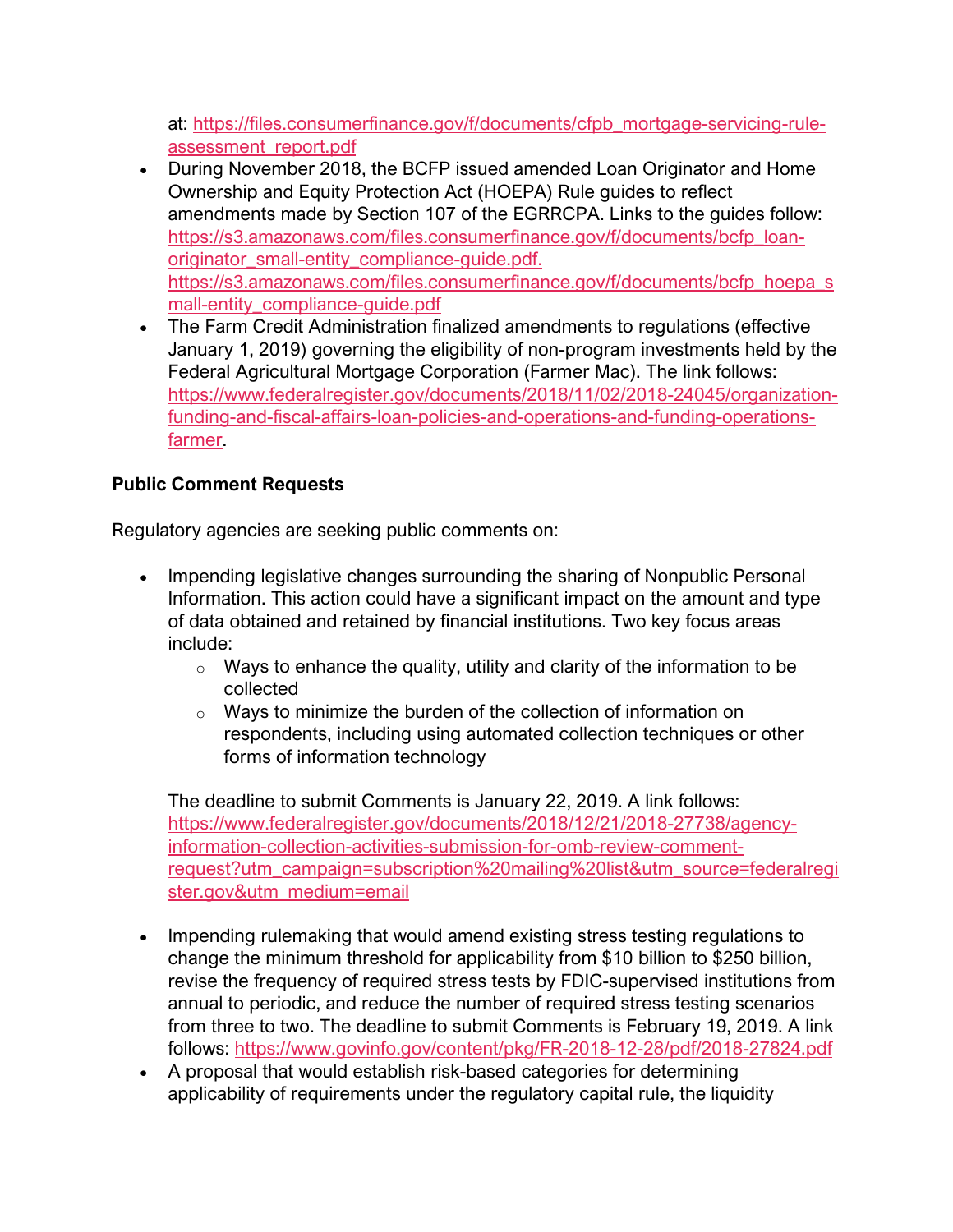coverage ratio rule and the proposed net stable funding ratio rule for large U.S. banking organizations. The proposal would not extend to intermediate holding companies of a foreign banking organization or its subsidiary depository institutions or federal branches or agencies of foreign banking organizations. The deadline to submit Comments is January 22, 2019. A link follows: <https://www.govinfo.gov/content/pkg/FR-2018-12-21/pdf/2018-27177.pdf>

- A proposed rule that would increase the threshold level at or below which appraisals would not be required for residential real estate-related transactions from \$250,000 to \$400,000. Applicable regulated institutions would still be required to obtain an evaluation of the real property collateral that is consistent with safe and sound banking practices. The proposed rule would also include consideration of residential property in rural areas that have been exempted from existing appraisal requirements pursuant to the EGRRCPA (evaluations would instead be required for these transactions). The deadline to submit Comments is February 5, 2019. A link follows: [https://www.govinfo.gov/content/pkg/FR-2018-](https://www.govinfo.gov/content/pkg/FR-2018-12-07/pdf/2018-26507.pdf) [12-07/pdf/2018-26507.pdf](https://www.govinfo.gov/content/pkg/FR-2018-12-07/pdf/2018-26507.pdf)
- A proposed rule to expand the eligibility to file the FFIEC 051 Call Report, to include certain insured depository institutions with less than \$5 billion in total consolidated assets that meet other criteria, and to establish reduced reporting on the FFIEC 051 Call Report for the first and third reports of condition for a year. The deadline to submit Comments is January 18, 2019. A link follows: <https://www.govinfo.gov/content/pkg/FR-2018-11-19/pdf/2018-24587.pdf>

# **HEMP (MARIJUANA) DECRIMINALIZATION: WHAT DOES IT MEAN FOR BANKING?**

On December 20, 2018, President Trump signed into law the Agriculture Improvement Act of 2018, a.k.a. the Farm Bill (the Act). The Act removed "hemp" from the "Controlled Substances Act", a move that effectively decriminalizes marijuana production at the federal level. Some noteworthy changes as a result of this Act follows:

- Allows hemp production in all states even those that have not yet acted to allow it.
- Cannabis sativa L. plants at or below 0.3% THC are no longer classified as controlled substances under the Controlled Substances Act.
- Allows hemp farmers to get crop insurance and access to federal water rights.
- Protects hemp farmers from criminal prosecution for growing hemp with elevated THC content.

# **What Does This Mean for Banking?**

Only time will tell. To date, 22 states have decriminalized marijuana; 33 states have approved medical marijuana, and 10 states and Washington, D.C. have legalized the sale and use of marijuana. Proponents believe that the combination of Sessions's departure and the new House composition is likely to open the door for greater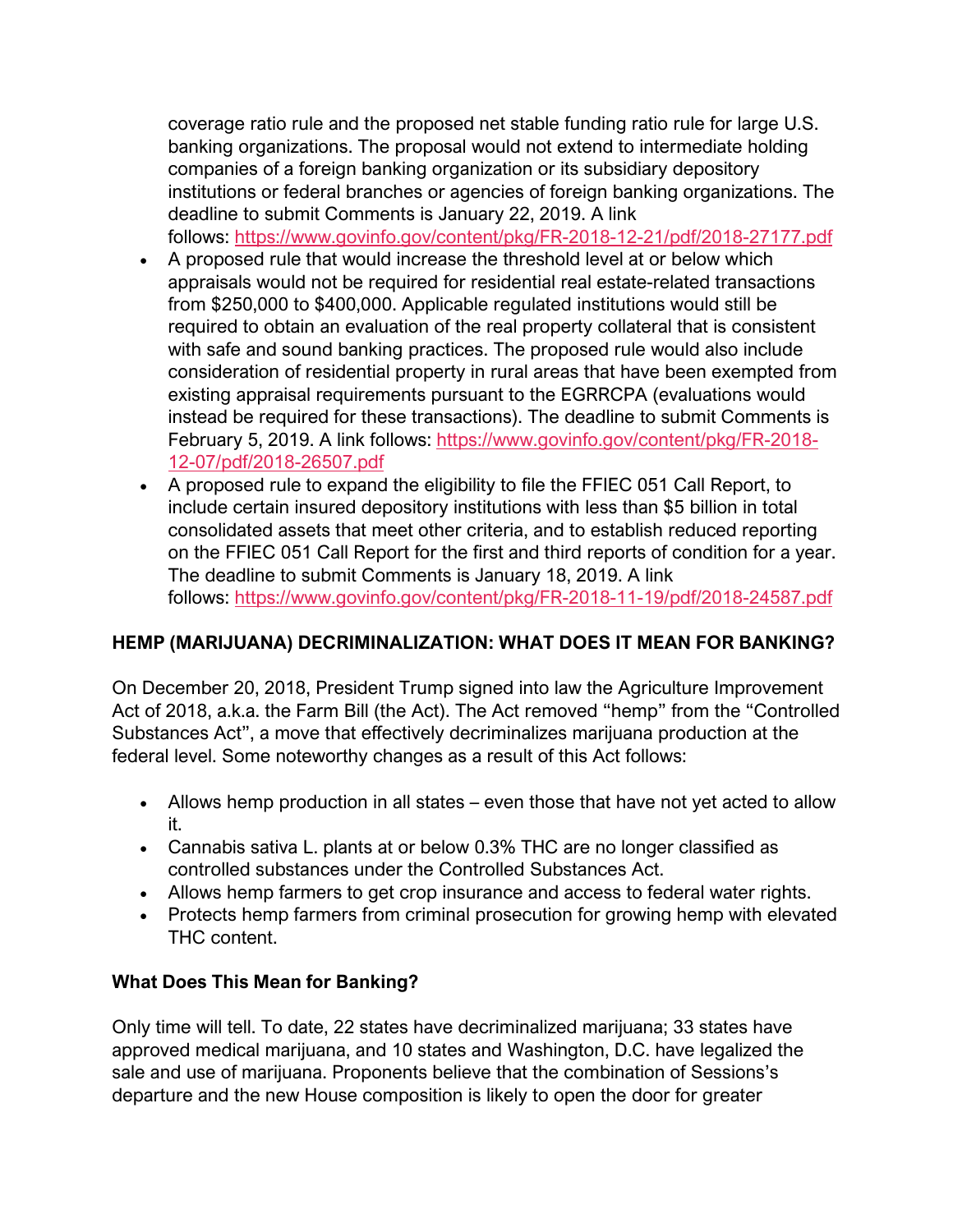marijuana law reform measures and policy changes. If and until then, financial institutions should continue conducting customer due diligence that includes registration/license verification; understanding normal and expected activity levels, including the types of products sold and the type of customers served; monitoring publicly available data sources for adverse information; and ongoing monitoring for suspicious activity. Follow this link for further details:

https://en.wikipedia.org/wiki/2018 United States farm\_bill

# **CRA NEWS & DEVELOPMENTS**

# **CRA Data on Small Business, Small Farm & Community Development Lending**

On October 25, 2018, the FRB, OCC and FDIC announced the availability of CRA data on small business, small farm, and community development lending reported by certain commercial banks and savings associations. An FFIEC disclosure statement on the reported 2017 CRA data is now available for each reporting commercial bank and savings association. The FFIEC also prepared aggregate disclosure statements of small business and small farm lending for all of the metropolitan statistical areas and nonmetropolitan counties in the United States and its territories. These statements are available for public inspection on the FFIEC website [\(www.ffiec.gov/cra\)](https://auditonellc2.wpengine.com/auditone-compliance-advisory-2018-q4/www.ffiec.gov/cra).

# **New CRA Data Thresholds**

As a result of the 2.59 percent increase in the Consumer Price Index for the period ending in November 2018, the definitions of Small and Intermediate Small institutions for CRA examinations changed (effective January 1, 2019) as follows:

- "Small Bank" or "Small Savings Association" means an institution that, as of December 31 of either of the prior two calendar years, had assets of less than \$1.284 billion.
- "Intermediate Small Bank" or "Intermediate Small Savings Association" means a Small Institution with assets of at least \$321 million as of December 31 of both of the prior two calendar years but less than \$1.284 billion as of December 31 of either of the prior two calendar years.

A link to the joint final rule follows:

[https://www.fdic.gov/news/news/press/2018/pr18100a.pdf?source=govdelivery&utm\\_me](https://www.fdic.gov/news/news/press/2018/pr18100a.pdf?source=govdelivery&utm_medium=email&utm_source=govdelivery) [dium=email&utm\\_source=govdelivery](https://www.fdic.gov/news/news/press/2018/pr18100a.pdf?source=govdelivery&utm_medium=email&utm_source=govdelivery)

# **Federal Home Loan Board Federal Housing Program & CRA**

On November 28, 2018, the Federal Housing Agency issued a final rule (12 CFR Parts 1290 and 1291) to amend its regulation governing the Federal Home Loan Board Affordable Housing Program (AHP or Program). The Federal Home Loan Bank Act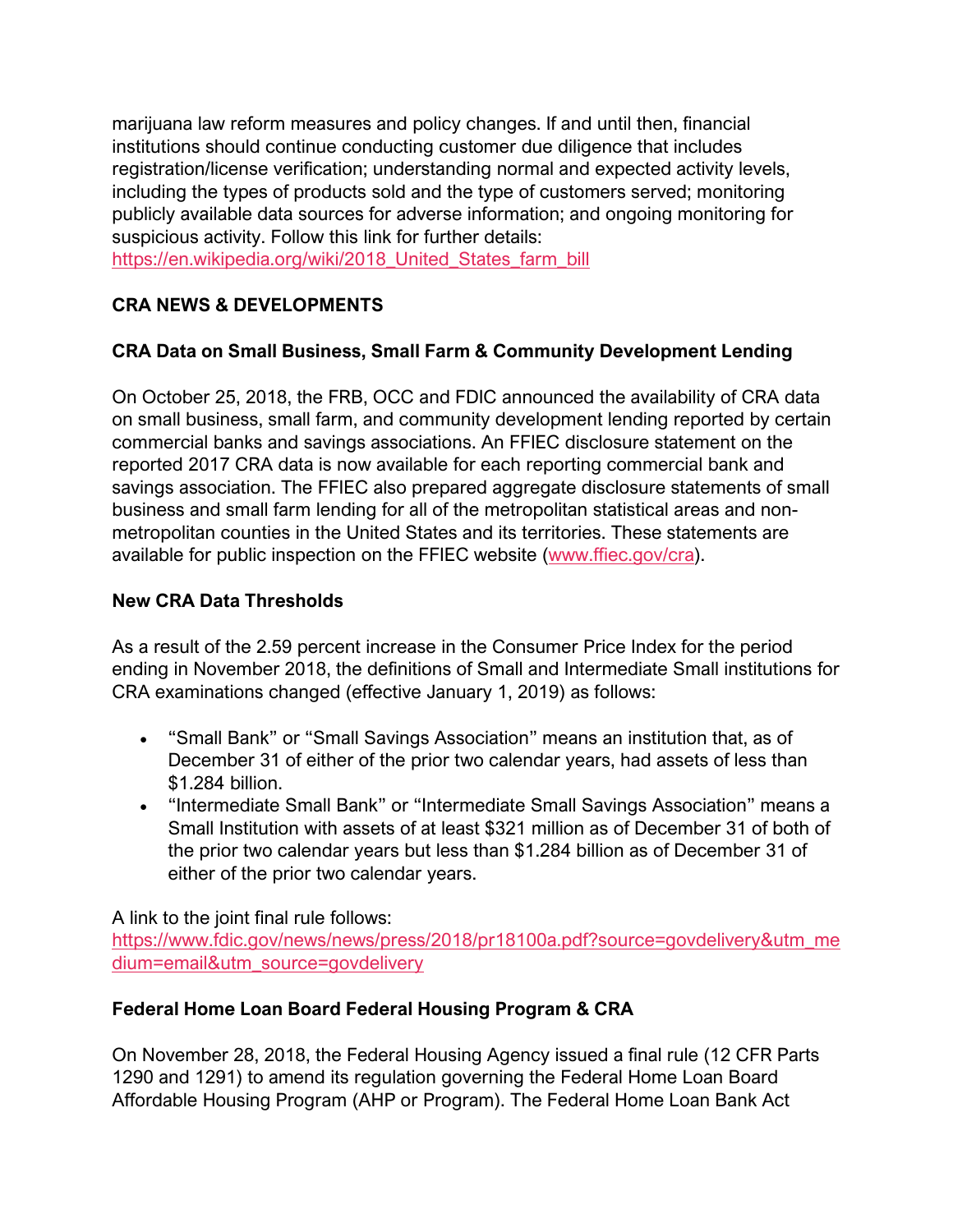(Bank Act) requires banks to establish a Program to provide subsidies for long-term, low- and moderate- income, owner-occupied and affordable rental housing. Institutions subject to compliance are required to allocate annually 10 percent of its prior year's net income to fund its Program to help subsidize the purchase, construction, and rehabilitation of affordable rental and owner-occupied housing. Homeowners and homebuyers receiving AHP subsidies must be low- or moderate-income (incomes at or below 80 percent of area median income (AMI)). For rental housing, at least 20 percent of the units must be occupied by very low-income households (incomes at or below 50 percent of AMI) and must be affordable (rents charged do not exceed 30 percent of income).

This final rule amends the FHA regulation to, amongst other things,

- provide banks with additional authority and flexibility when it comes to how AHP funds are allocated;
- allow banks to use noncompetitive project selection methods;
- ease certain project monitoring requirements;
- clarify expectations for resolving project noncompliance scenarios; and,
- eliminate some of the red tape associated with household subsidy repayments.

Worthy of note is that under the new Competitive Application Program, for-profit developers may now apply to Banks for AHP subsidies (which, prior to this rule, had been set aside for nonprofit affordable housing developers). We encourage financial institutions to consider potential CRA impacts and adjust planning and allocations accordingly.

The rule becomes effective December 28, 2018, with a qualification that – under certain conditions stated within the rule – through December 31, 2020 a Bank may comply with either the AHP regulation in effect immediately prior to this final rule's effective date or this final rule. After January 1, 2020, Banks must only comply only with this final rule.

For more information, click on this link: [https://www.gpo.gov/fdsys/search/pagedetails.action?granuleId=2018-](https://www.gpo.gov/fdsys/search/pagedetails.action?granuleId=2018-25635&packageId=FR-2018-11-28) [25635&packageId=FR-2018-11-28](https://www.gpo.gov/fdsys/search/pagedetails.action?granuleId=2018-25635&packageId=FR-2018-11-28)

# **HOME MORTGAGE DISCLOSURE ACT**

• Banks, savings associations and credit unions with assets of \$46 million or less as of December 31, 2018 are exempt from collecting HMDA data in 2019. This is a slight increase from \$45 million for 2018 data. A link to the final rule (12 CFR Part 1003) follows:

[https://s3.amazonaws.com/files.consumerfinance.gov/f/documents/bcfp\\_final](https://s3.amazonaws.com/files.consumerfinance.gov/f/documents/bcfp_final-rule_home-mortgage-disclosure-act_annual-adjustment_12-2018.pdf)[rule\\_home-mortgage-disclosure-act\\_annual-adjustment\\_12-2018.pdf](https://s3.amazonaws.com/files.consumerfinance.gov/f/documents/bcfp_final-rule_home-mortgage-disclosure-act_annual-adjustment_12-2018.pdf)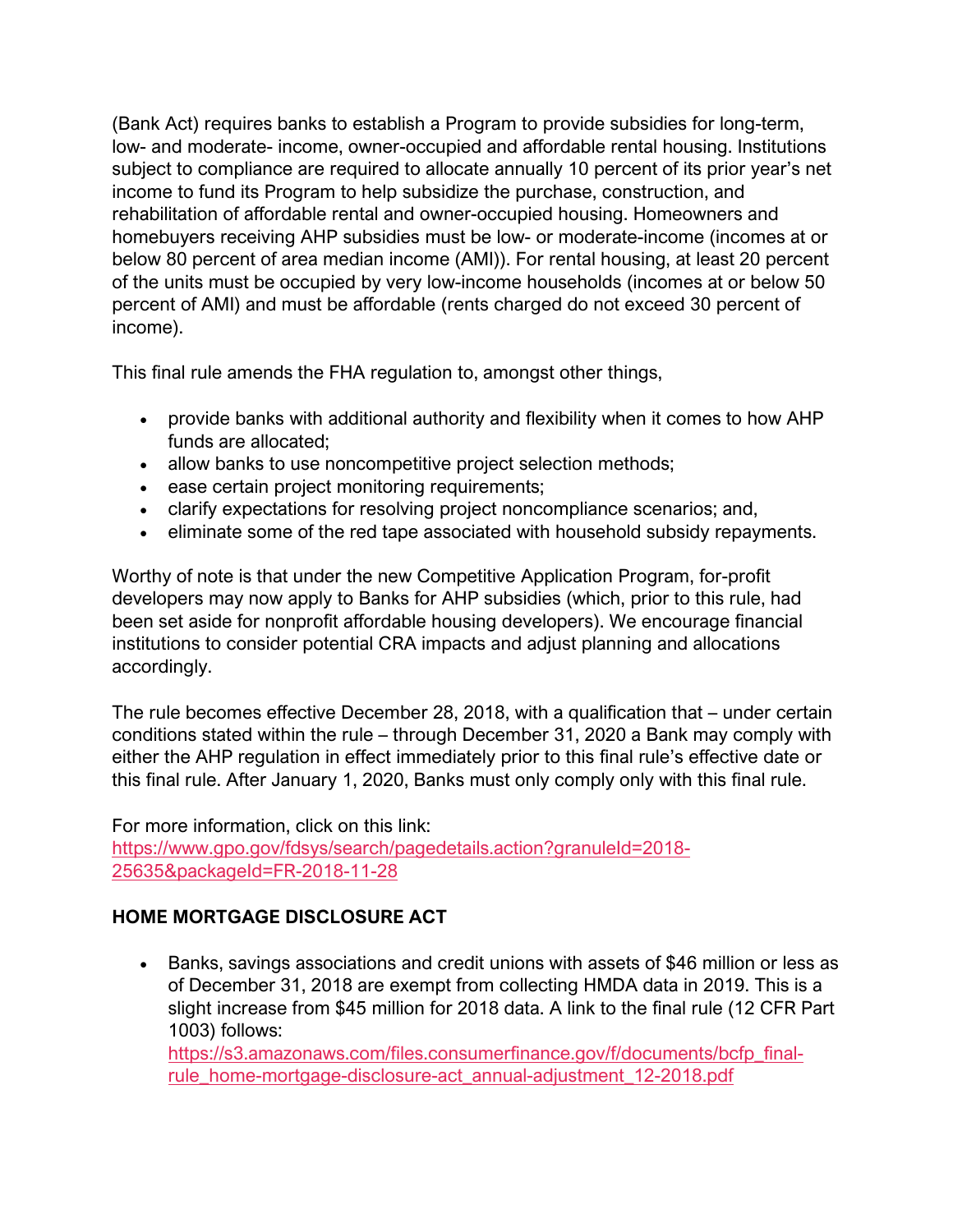- The FFIEC HMDA 2019 Filing Instruction Guide can be found here: <https://s3.amazonaws.com/cfpb-hmda-public/prod/help/2019-hmda-fig.pdf>
- The FFIEC launched the new HMDA Platform for data collected in 2018. Key offering is that it will allow financial institutions to assess whether their sample LAR data complies with new reporting requirements in the Filing Instructions Guide for HMDA data collected in 2018.

# **OTHER COMPLIANCE NEWS & DEVELOPMENTS**

# **Appraisal Regulation Guidance**

On October 16, 2018, the FFIEC issued Frequently Asked Questions on the Appraisal Regulations and Interagency Appraisal and Evaluation Guidelines. A link follows: <https://www.occ.gov/news-issuances/bulletins/2018/bulletin-2018-39a.pdf>

#### **Flood Insurance**

Regulatory agencies issued guidance for financial institutions on issuing loans when the National Flood Insurance Program in unavailable. A link follows: <https://www.federalreserve.gov/newsevents/pressreleases/bcreg20181228a.htm>

#### **BSA/AML**

On December 28th, the FDIC announced the release of an updated technical assistance video on BSA/AML requirements, and the Treasury Department's OFAC sanctions programs. The updated video provides an overview of current BSA/AML and OFAC requirements for directors of FDIC-supervised banks and savings associations. <https://www.fdic.gov/news/news/financial/2018/fil18090.pdf>

# **California Consumer Privacy Act**

The California Consumer Privacy Act (CCPA) is effective January 1, 2020. The Act includes a 12-month "look back" requirement, which means it is a good time to pause to ensure that your financial institution has the infrastructure to comply. <https://www.caprivacy.org/>

# **FFIEC Statement on OFAC Cyber-Related Sanctions**

The FIIEC issued a statement about recent actions taken by the Department of Treasury's Office of Foreign Asset Control (OFAC) under their Cyber-Related Sanctions Program and to the potential impact it may have on financial institutions' riskmanagement programs. A link follows: <https://www.ffiec.gov/press/pr110518.htm>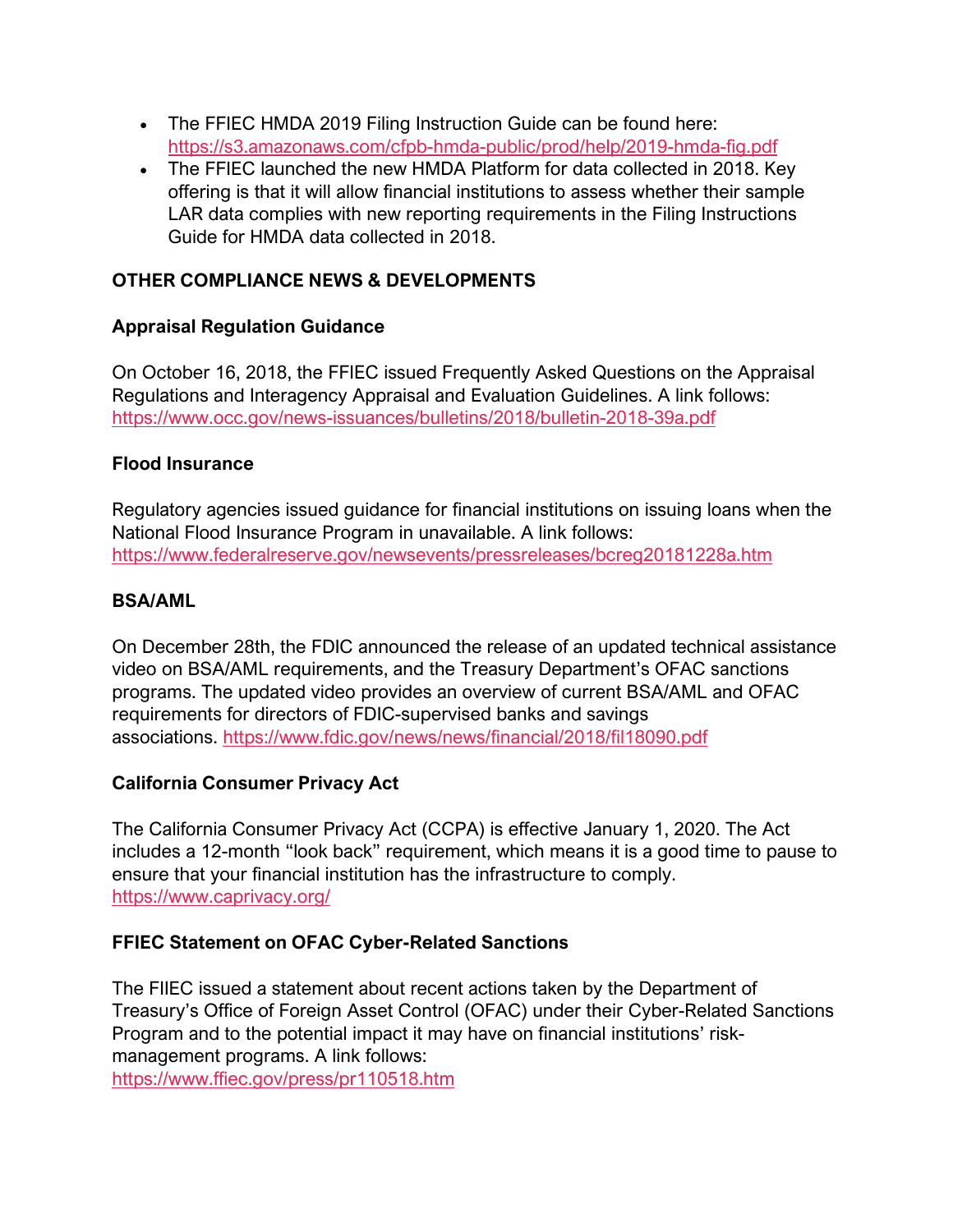## **Telephone Consume Protection Act**

On December 13, 2018, the FCC released an Order "directing the creation of a single comprehensive database for disconnected and reassigned telephone numbers.". The Act is effectively designed to insulate certain impacted callers from Telephone Consumer Protection Act violations.

<https://www.jdsupra.com/legalnews/fcc-establishes-reassigned-number-18629/>

# **FFIEC Examination Modernization Project**

On November 27, 2018, the FFIEC issued a second update on the "Examination Modernization Project", focused on tailoring examination plans and procedures based on risk, which is another area that holds promise for reducing burden. The project identifies and assesses ways to improve the effectiveness, efficiency, and quality of community financial institutions Safety and Soundness examination processes, particularly through increased use of technology. The first update was issued on March 22, 2018, with a focus on steps taken to improve the examination process, which included the identification of areas with the potential for the most meaningful supervisory burden reduction. A link follows: <https://www.ffiec.gov/press/pr112718.htm>

#### **NOTABLE SANCTIONS AND ENFORCEMENT ACTIONS**

#### **UBS**

FinCEN assessed a \$14.5 million civil money penalty on UBS Financial Services, Inc. (UBSFS) for willful violations of AML Program requirements (associated with brokerage and "banking-like" services) and Section 312 of the USA Patriot Act (regarding due diligence on correspondent accounts and financial institutions). UBS was also cited for failing to provide its AML compliance officer with "the resources needed to ensure dayto-day compliance with the BSA", adversely impacting their ability to adequately review potentially suspicious activity "triggered by its automated monitoring system and make reasonable determinations whether or not to file suspicious activity reports (SARs)." Inadequate staffing was also cited as the reason for backlogged alerts and SAR filings. The order can be found here:

[www.fincen.gov/sites/default/files/enforcement\\_action/2018-12-](https://auditonellc2.wpengine.com/auditone-compliance-advisory-2018-q4/www.fincen.gov/sites/default/files/enforcement_action/2018-12-18/UBS%20Assessment%2012.17.2018%20FINAL_508%20Revised.pdf) [18/UBS%20Assessment%2012.17.2018%20FINAL\\_508%20Revised.pdf](https://auditonellc2.wpengine.com/auditone-compliance-advisory-2018-q4/www.fincen.gov/sites/default/files/enforcement_action/2018-12-18/UBS%20Assessment%2012.17.2018%20FINAL_508%20Revised.pdf)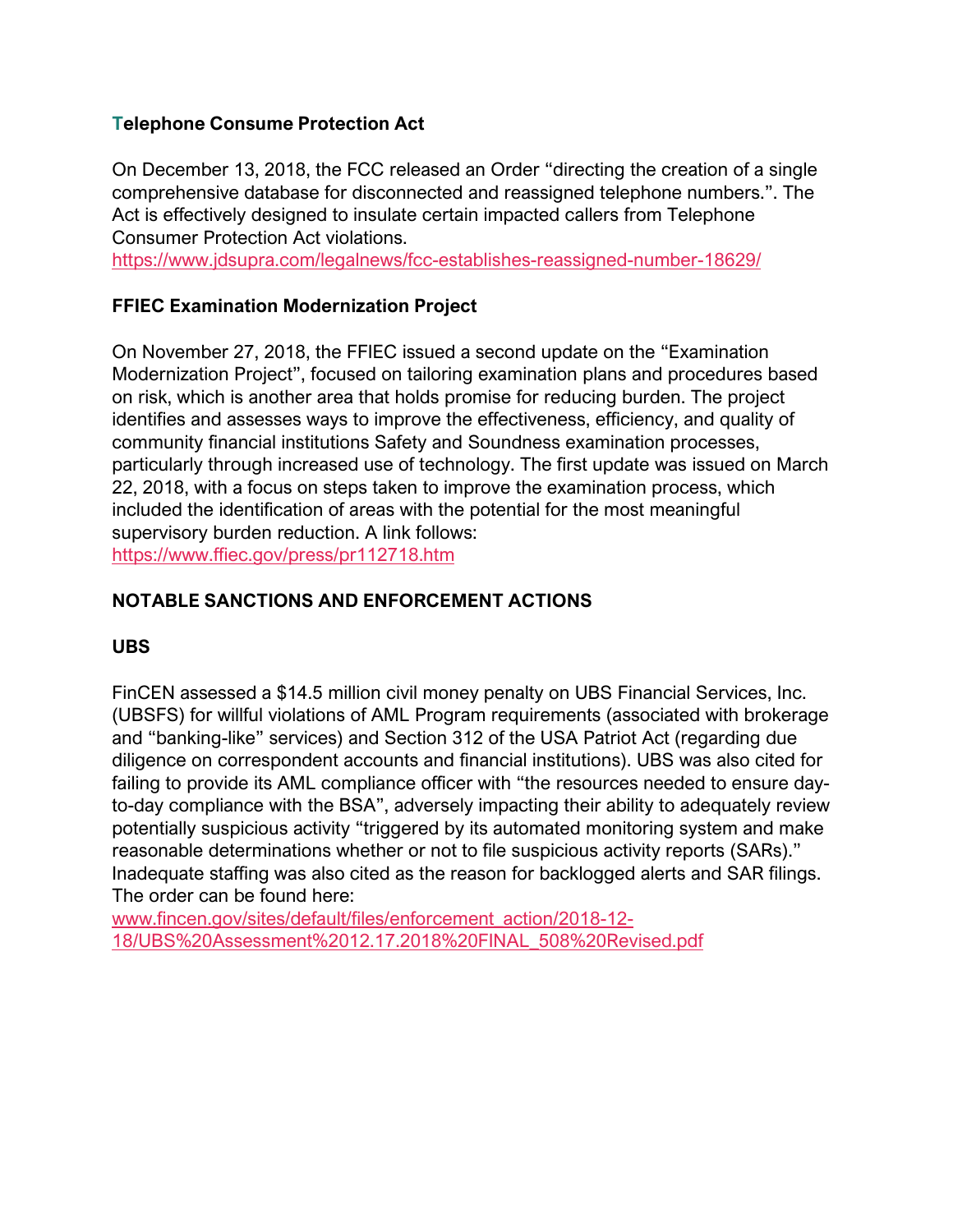# **AllNations**

On October 25, 2018 the FRB issued an enforcement action against AllNations Bank. Amongst other things, it requires very specific actions related to the BSA and overall Compliance Program, including improvement to controls surrounding customer due diligence, suspicious activity monitoring and reporting and resources. A link follows: <https://www.federalreserve.gov/newsevents/pressreleases/enforcement20181025a.htm>

#### **International Network of Corporations**

The FTC alleges that – using shell companies and straw owners – an international network of corporations and individuals made false claims about "free" trial offers, followed by unauthorized charges to their accounts. Aside from the UDAAP implications that are more directly cited, can you see how the new BSA "beneficial ownership rule" – if followed – may have raised enough suspicion to prompt further inquiry/ investigation. A link to the FTC action follows:

[https://www.ftc.gov/news-events/press-releases/2018/11/court-temporarily-halts](https://www.ftc.gov/news-events/press-releases/2018/11/court-temporarily-halts-international-operation-allegedly)[international-operation-allegedly](https://www.ftc.gov/news-events/press-releases/2018/11/court-temporarily-halts-international-operation-allegedly)

#### **JP Morgan Chase**

JPMorgan Chase recently paid \$5.3 million settlement for OFAC violations. Settlement details may be found at [https://www.law.com/corpcounsel/2018/10/09/jp-morgan](https://www.law.com/corpcounsel/2018/10/09/jp-morgan-chases-5-3m-sanctions-settlement-some-lessons/?slreturn=20190011155721)[chases-5-3m-sanctions-settlement-some-lessons/?slreturn=20190011155721](https://www.law.com/corpcounsel/2018/10/09/jp-morgan-chases-5-3m-sanctions-settlement-some-lessons/?slreturn=20190011155721)

# **FFIEC Statement on OFAC Cyber-Related Sanctions**

The FIIEC issued a statement about recent actions taken by the Department of Treasury's Office of Foreign Asset Control (OFAC) under their Cyber-Related Sanctions Program and to the potential impact it may have on financial institutions' riskmanagement programs. A link follows: <https://www.ffiec.gov/press/pr110518.htm>

# **USAA**

It's been a while since we've seen a combined Electronic Funds Transfer Act (EFTA) & Regulation E order such as the one assessed against USAA. A link follows: [https://s3.amazonaws.com/files.consumerfinance.gov/f/documents/bcfp\\_usaa-federal](https://s3.amazonaws.com/files.consumerfinance.gov/f/documents/bcfp_usaa-federal-savings-bank_consent-order.pdf)[savings-bank\\_consent-order.pdf](https://s3.amazonaws.com/files.consumerfinance.gov/f/documents/bcfp_usaa-federal-savings-bank_consent-order.pdf)